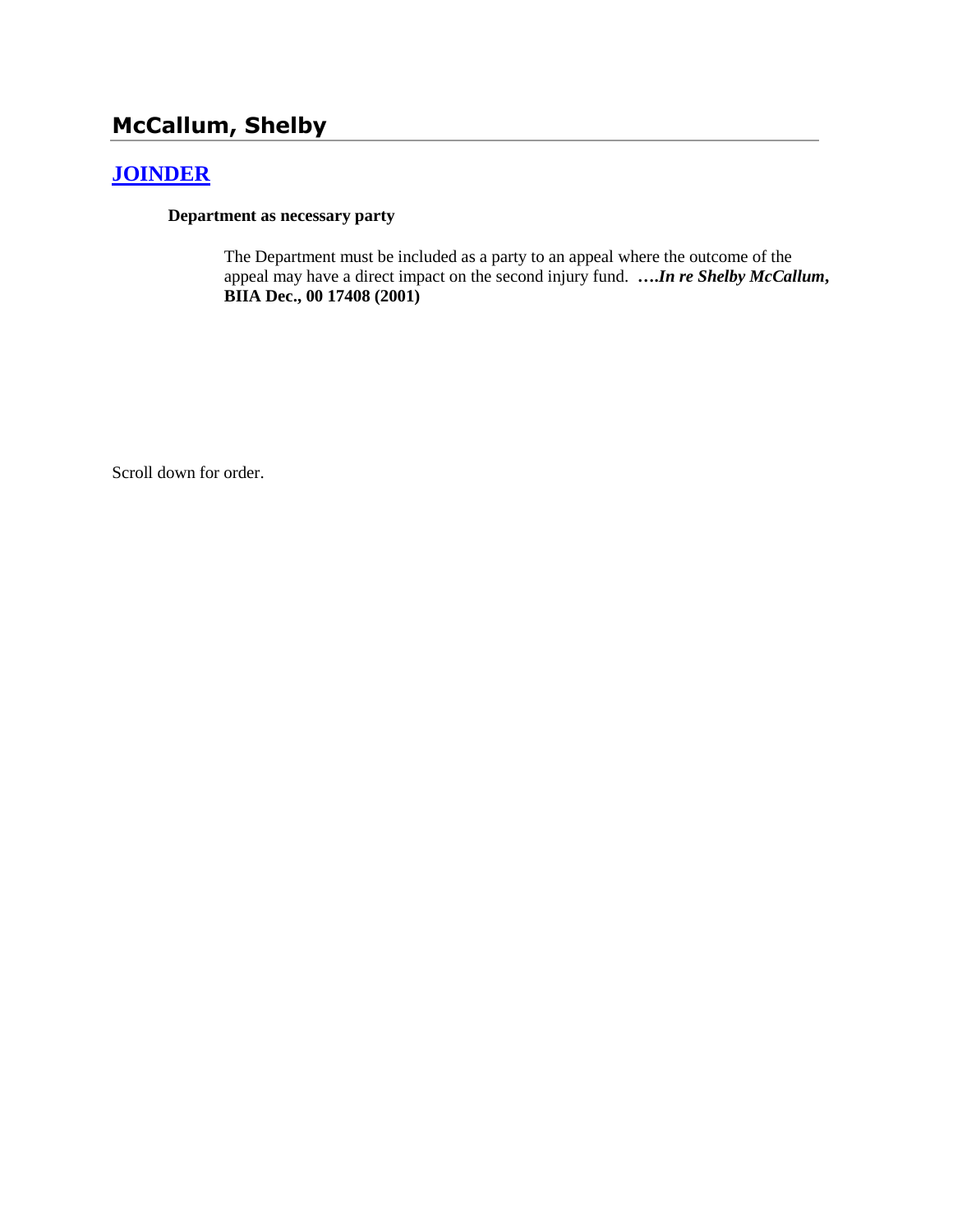### **BEFORE THE BOARD OF INDUSTRIAL INSURANCE APPEALS STATE OF WASHINGTON**

**)**

**) )**

**IN RE: SHELBY J. MCCALLUM ) DOCKET NO. 00 17408**

**CLAIM NO. T-473899 )**

**ORDER VACATING PROPOSED DECISION AND ORDER AND REMANDING APPEAL FOR FURTHER PROCEEDINGS**

APPEARANCES:

1 2 3

> Claimant, Shelby J. McCallum, by Stephen J. Henderson, Lawyers, per Elizabeth M. Knight

Self-Insured Employer, The Boeing Company, by Craig, Jessup & Stratton, per Gibby M. Stratton and Marne J. Horstman

The claimant, Shelby J. McCallum, filed an appeal with the Board of Industrial Insurance Appeals on July 25, 2000, from an order of the Department of Labor and Industries dated July 18, 2000. The order affirmed the Department order dated May 16, 2000, which directed the claimant to repay the self-insured employer \$62,653.97 in duplicate time-loss compensation benefits for time-loss compensation paid from January 27, 1995 through February 9, 1998, because the claimant was placed on a pension effective January 26, 1995. **REMANDED FOR FURTHER PROCEEDINGS.**

### **DECISION**

Pursuant to RCW 51.52.104 and RCW 51.52.106, this matter is before the Board for review and decision on a timely Petition for Review filed by the claimant to a Proposed Decision and Order issued on September 5, 2001, in which the order of the Department dated July 18, 2000, was reversed and remanded to the Department with directions to "reimburse the self-insured employer for time-loss compensation benefits paid to the claimant from January 26, 1995 through February 9, 1998, and to seek reimbursement from the claimant, and to direct the claimant to refund to the selfinsured employer \$62,653.97 for time-loss compensation benefits paid from January 27, 1995 through February 9, 1998 that resulted in a duplication of benefits."

45 46 47 We have granted review because the nature of this appeal requires that the Department participate as a necessary party. As the hearing judge noted in the Proposed Decision and Order, the facts of Ms. McCallum's appeal are analogous to those of *In re Frederic J. Cuendet*, Dckt. No. 99 21825 (August 14, 2001). In that case, the self-insured employer appealed from an order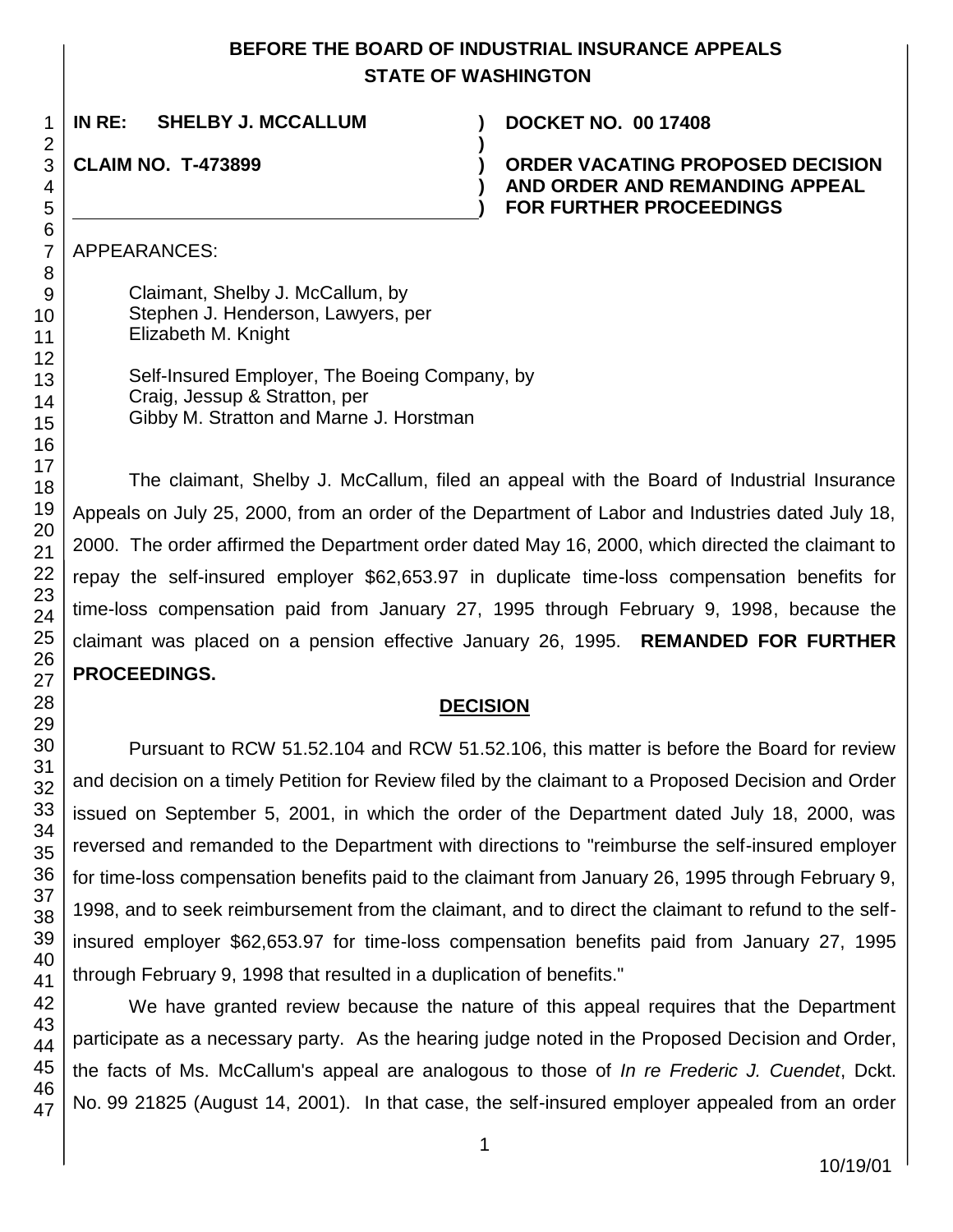directing the claimant to reimburse the employer for time-loss compensation benefits paid for a period during which the claimant was ultimately determined to be permanently totally disabled under circumstances justifying second injury fund relief pursuant to RCW 51.16.120. The Board determined that the self-insured employer should be reimbursed from the second injury fund rather than from the claimant. The Board noted that RCW 51.32.240(1) or (4) would allow the Department to proceed directly against the claimant for reimbursement because under the second injury fund the Department is the party responsible for administering payments in the pension case. Under that same logic, the Department should be involved in any appeal involving the resolution of overpayments that affect the second injury fund.

We note that the Department was included as a party to the appeal in the *Cuendet* case because the self-insured employer was the appealing party. In the current claimant appeal, the Department was not included as a necessary party because, as in most claimant appeals involving self-insured employers, the employer assumes the defense of the order on appeal and the Department does not participate in defense of its order because the state fund is not directly affected by the outcome of the appeal. In this instance, the outcome of the appeal may have a direct impact on the second injury fund, which is administered by the Department under RCW 51.16.120. This case was adjudicated on cross-motions for summary judgment from the claimant and the self-insured employer. On remand, the industrial appeals judge may again entertain such motions after the Department has been included as a party to the appeal and all parties have had the opportunity to file supporting documents in accordance with the provisions of CR 56.

The Proposed Decision and Order dated September 5, 2001, is vacated. This matter is remanded to the hearings process, pursuant to WAC 263-12-145(4), for further proceedings as indicated by this order. The parties are advised that this order is not a final Decision and Order of the Board within the meaning of RCW 51.52.110. At the conclusion of further proceedings, the industrial appeals judge shall, unless the matter is dismissed or resolved by an Order on Agreement of Parties, enter a Proposed Decision and Order containing findings and conclusions as